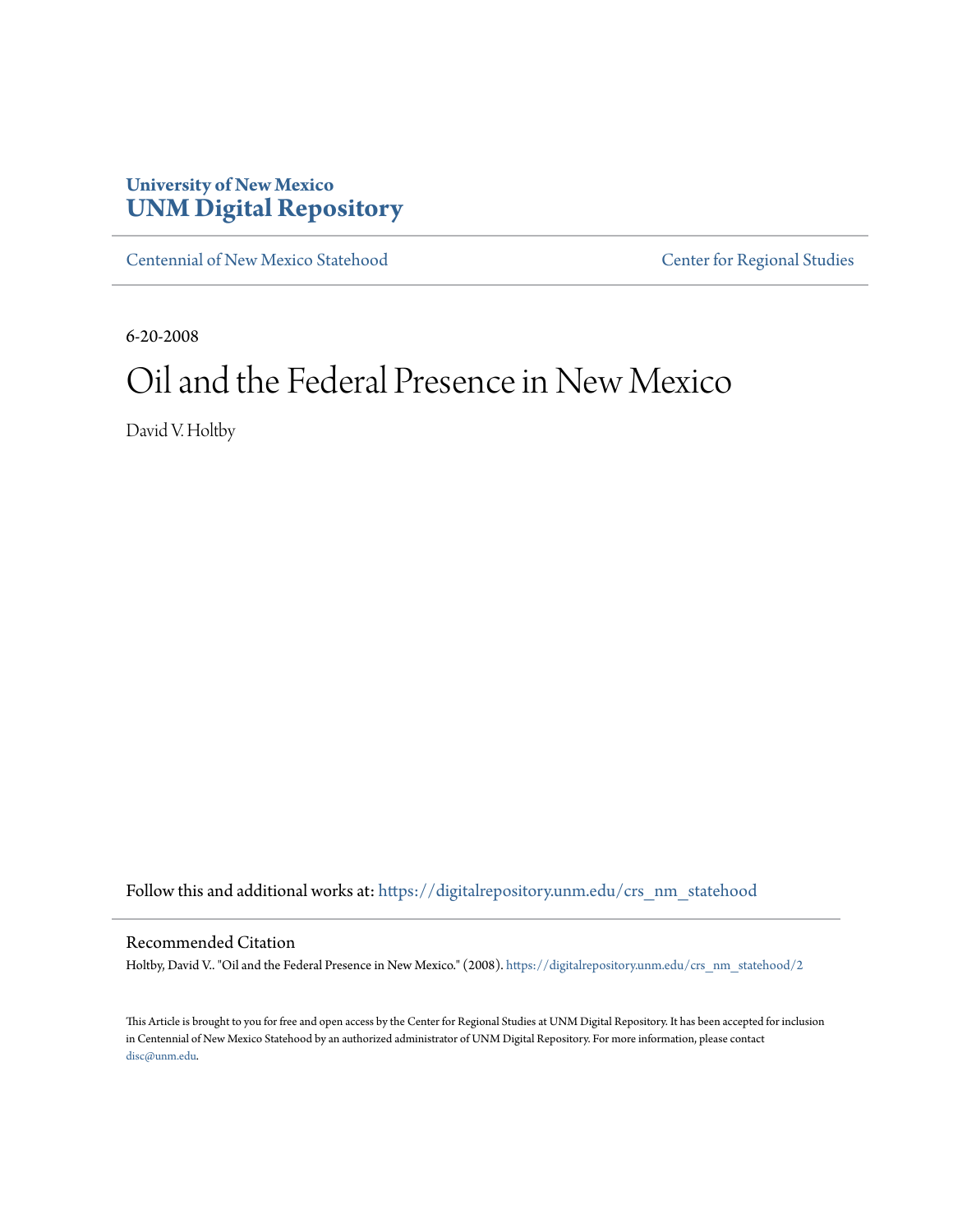#### On Your Own

### **Introduction**

If you are interested in exploring some of the topics discussed in the entries, you can access useful information on the internet as well as in books. Some entry points for each resource are discussed below.

## The World Wide Web

New Mexicans' experiences in the statehood period can be researched through the University of New Mexico's University Libraries electronic Rocky Mountain Online Archive at [http://rmoa.unm.edu.](http://rmoa.unm.edu/)

For voice recordings of many U.S. presidents, including from Teddy Roosevelt through Calvin Coolidge (1900-1928), go to [www.lib.msu.edu/vincent.](http://www.lib.msu.edu/vincent) For other audio and video recordings from this period as well as a gateway to other presidential materials, including State of the Union Addresses, see [www.presidentsusa.net.](http://www.presidentsusa.net/)

The Library of Congress has a portion of its sizable collection online. Go to [http://memory.loc.gov](http://memory.loc.gov/) and pick from among the eighteen categories listed. For example, under the entry "Environment, Conservation" is an outstanding collection of materials organized chronologically tracing "The Evolution of the Conservation Movement." Three sections cover the years 1901-1920. Or click on "Government and Law" to view very good materials on the years 1918-1920 under the entry "World War I and 1920 Election." Also in this section is a particularly rich set of entries on the "Coolidge Era." Each of the eighteen topical entries has some information for the period 1900-1930.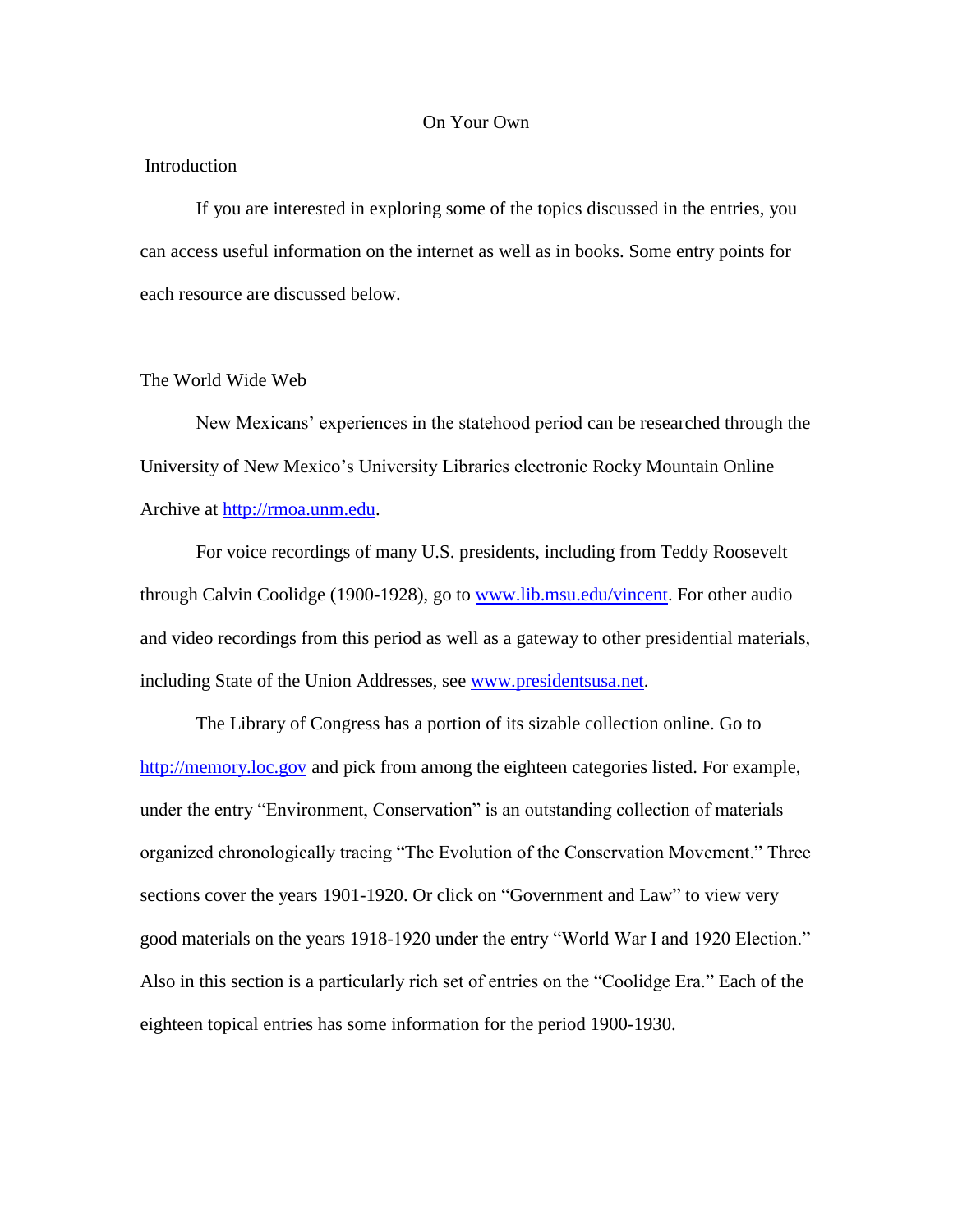Also at the Library of Congress's website is a large photographic collection. Twenty photographs of Hobbs, taken in 1940 by Russell Lee for the Farm Security Administration, are found at [www.loc.gov/rr/print/html,](http://www.loc.gov/rr/print/html) then click on "Search the Catalog" and type in the key words "Hobbs, New Mexico." Although Lee visited Hobbs a dozen years after its first major oil strike, these photographs are the most complete visual record available of this early New Mexico "oil boom town."

Tenement housing attracted much attention from Progressive era reformers. To view a tenement house and trace its history from the 1860s to the 1930s and see the impact legislation had in forcing improvements, go to [www.tenement.org.](http://www.tenement.org/) A peek at popular culture through the earliest movies is provided at [www.hfmgv.org](http://www.hfmgv.org/) . Click on "Explore and Learn," then "Online Exhibits," then "Your Place in Time: 20<sup>th</sup> Century America," and click on "The Progressive Generation" and finally click on "The Nickelodeon" to view very early movies.

A selection of Jack London's fiction and nonfiction, including essays on socialism, can be read online at [www.london.somoma.edu/Writings.](http://www.london.somoma.edu/Writings)

Visit the very complete website of the American Oil and Gas Historical Society at [www.aoghs.org](http://www.aoghs.org/) for a portal to a number of important historical and contemporary topics. Click on "Museum Links" to go to a list of petroleum museums in America. Under New Mexico, you will find information about the exhibit "From Dinosaurs to Drill Bites" at the Farmington Museum. You can also see a photograph of the Navajo Nation's Rattlesnake Derrick. Under the entries for Pennsylvania, go to "Oil 150" to see the official website of the upcoming  $150<sup>th</sup>$  commemoration of oil's discovery. To read an account published by *National Geographic* in 1920 about the history and future prospects of oil, go to [www.hubbertpeak.com/history/ng20feb.htm.](http://www.hubbertpeak.com/history/ng20feb.htm) For an example of turn-of-the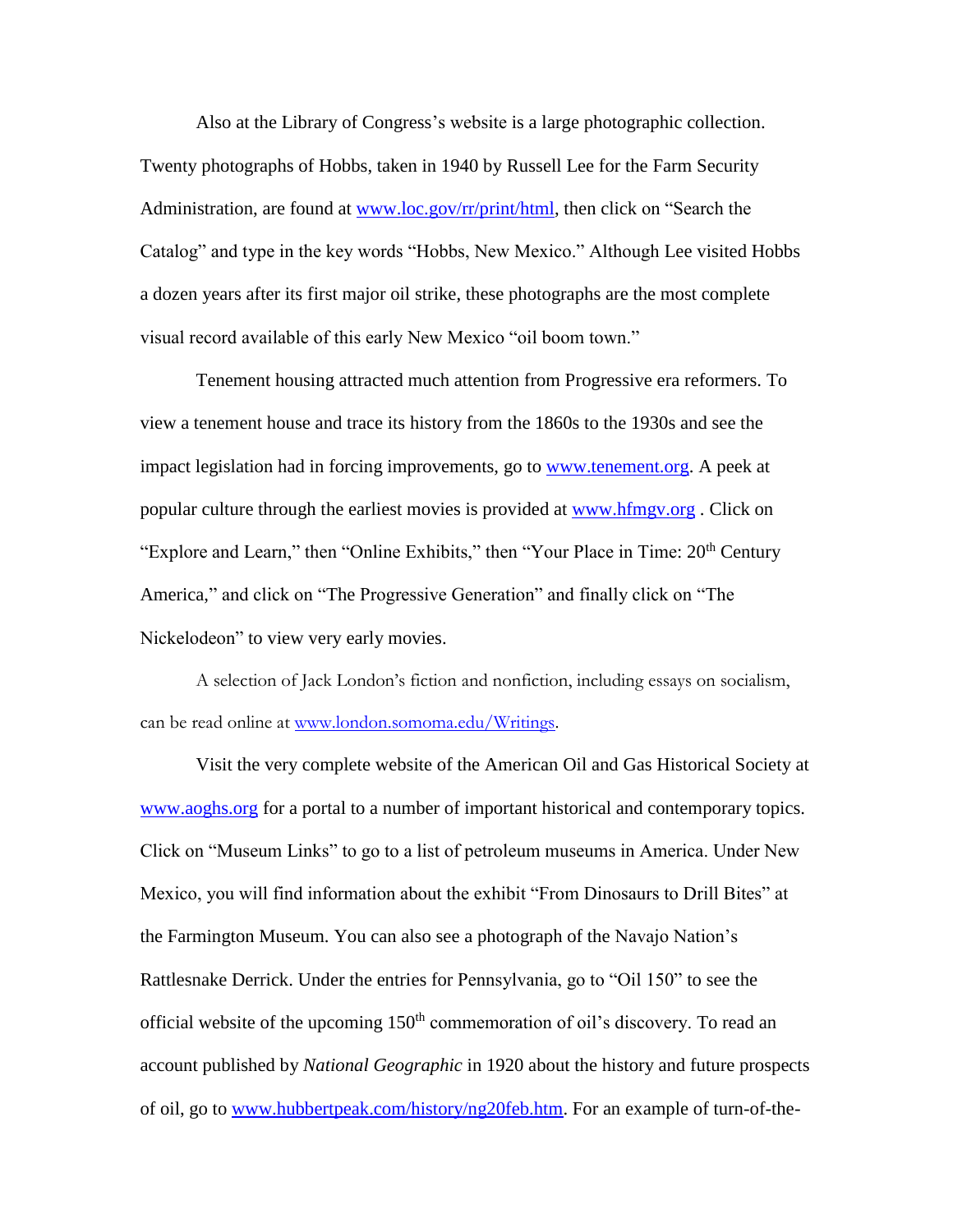century "boosterism" in Los Angeles with an ad promoting oil as an investment, see [www.ulwaf.com/LA-1900s/index04.html](http://www.ulwaf.com/LA-1900s/index04.html) and click on February 1900.

An invaluable legal overview of the Teapot Dome scandal is found at [www.brookings.edu/gs/ic/teapotdome/teapotdome.htm](http://www.brookings.edu/gs/ic/teapotdome/teapotdome.htm) [yes, teapotdome appears twice]. For a concise, one-minute summary of the Senate investigation that has intriguing details see [www.senate.gov](http://www.senate.gov/) and then click on "Art and History" and click on "Historical Minute Essays," and under 1921-1940 select "Senate Investigates the Teapot Dome Scandal." Senator Walsh published a brief account of his views on the investigation in *Forum Magazine* in July 1924. It can read at [www.spartacus.schoolnet.co.uk/USAwalshTJ.htm.](http://www.spartacus.schoolnet.co.uk/USAwalshTJ.htm)

#### Bibliographic Essay

The most comprehensive modern sources on Territorial New Mexico are Howard R. Lamar, *The Far Southwest, 1846-1912* (revised edition; University of New Mexico Press, 2000) and Robert W. Larson, *New Mexico's Quest for Statehood, 1846-1912* (University of New Mexico Press, 1968). Incomparable for details on the Territorial era is a two-volume book published in 1911-12: Ralph Emerson Twitchell, *The Leading Facts of New Mexican History*  (facsimile reprint; Horn & Wallace Publishers, 1963). On President-elect Lincoln, New Mexico, and extension of slavery, see these two studies: David M. Potter, *The Impending Crisis, 1848-1861* (Harper & Row, 1976) and William C. Harris, *Lincoln's Rise to the Presidency* (University Press of Kansas, 2007). An excellent recent survey of western history, both readable and full of insightful generalizations, is Richard W. Etulain, *Beyond the Missouri: The Story of the American West* (University of New Mexico Press, 2006).

Two authors' books proved particularly helpful as I wrestled with how to place New Mexico's economic development in the wider context of the origin of the welfare state and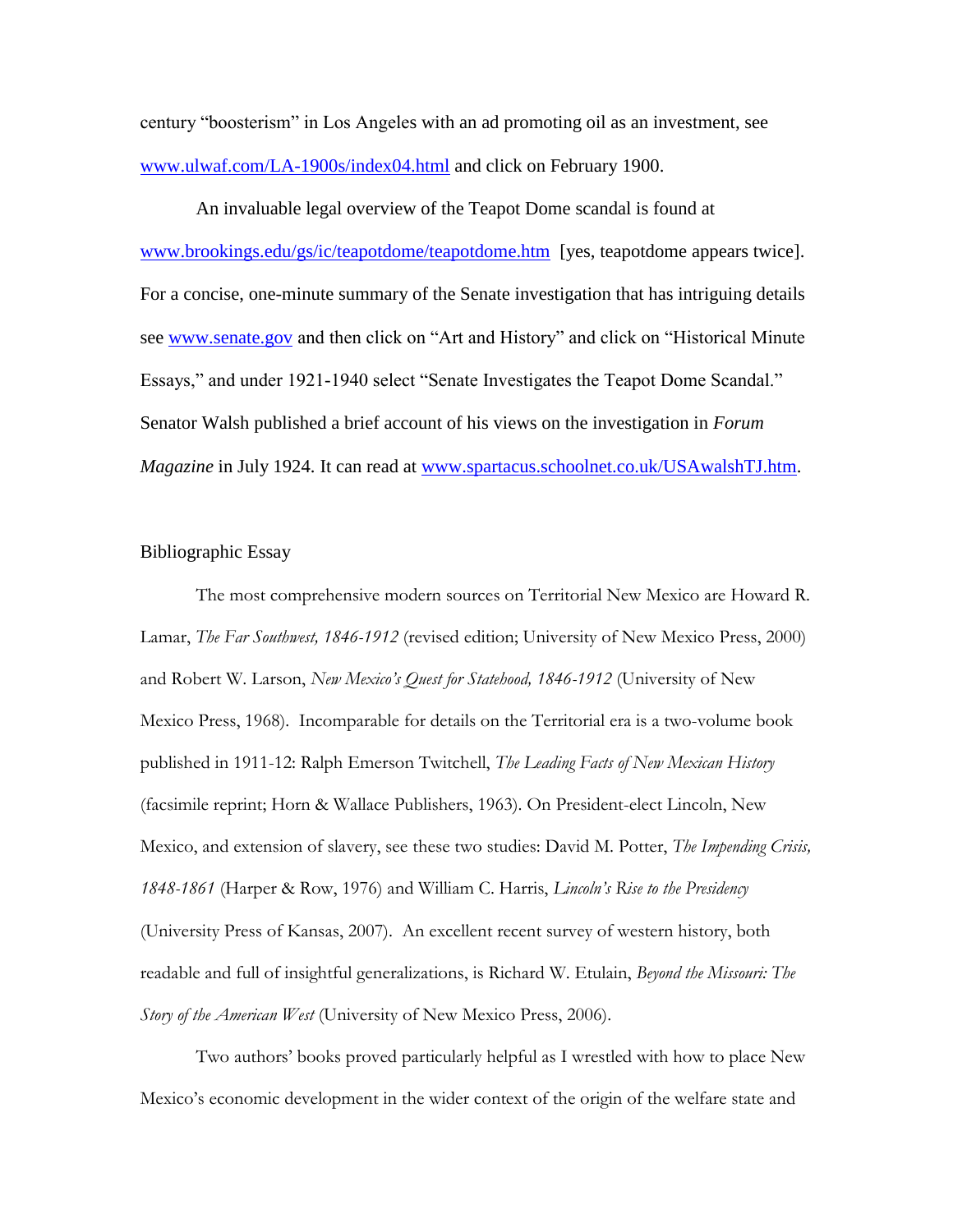the emergence of corporate capitalism: David Farber, *Sloan Rules: Alfred P. Sloan and the Triumph of General Motors* (University of Chicago Press, 2002) and Lawrence E. Mitchell, *The Speculation Economy: How Finance Triumphed Over Industry* (Berrett-Koehler Publishers, 2007).

The Progressive era's bibliography is enormous, but I relied mostly on these four studies: Richard Hofstadter, *The Age of Reform: From Bryan to F.D.R* (Vintage, 1955); Robert H. Wiebe, *The Search for Order, 1877-1920* (Hill and Wang, 1967); Michael E. McGerr, *A Fierce Discontent: The Rise and Fall of the Progressive Movement in America, 1870-1920* (Free Press, 2003); and David M. Kennedy, *Over Here: The First World War and American Society* (25<sup>th</sup> anniversary edition; Oxford University Press, 2004).

Information on New Mexico's economic development from 1848 to 1920 is drawn from many accounts, but particularly useful were the following seven books: José A. Rivera, *Acequia Culture: Water, Land, and Community in the Southwest* (University of New Mexico Press, 1998); Robert W. Frazer, *Forts and Supplies: The Role of the Army in the Economy of the Southwest, 1846-1861* (University of New Mexico Press, 1983); ); David F. Myrick, *New Mexico's Railroads: A Historical Survey* (revised edition; University of New Mexico Press, 1990); Victor Westphal, *Thomas Benton Catron* (University of Arizona Press, 1973); David L. Caffey, *Frank Springer and New Mexico: From the Colfax County War to the Emergence of Modern Santa Fe* (Texas A&M University Press, 2006); Patricia Nelson Limerick, *The Legacy of Conquest: The Unbroken Past of the American West* (Norton, 1987); Richard White, *"It's Your Misfortune and None of My Own": A History of the American West* (University of Oklahoma Press, 1991);

I benefited greatly from these six books in constructing accounts of the history of oil in New Mexico and its relation to national events: Paige W. Christiansen, *The Story of Oil in New Mexico* (New Mexico Bureau of Mines & Mineral Resources, 1989); Gerald D. Nash, *United States Oil Policy, 1890-1964: Business and Government in Twentieth Century America*